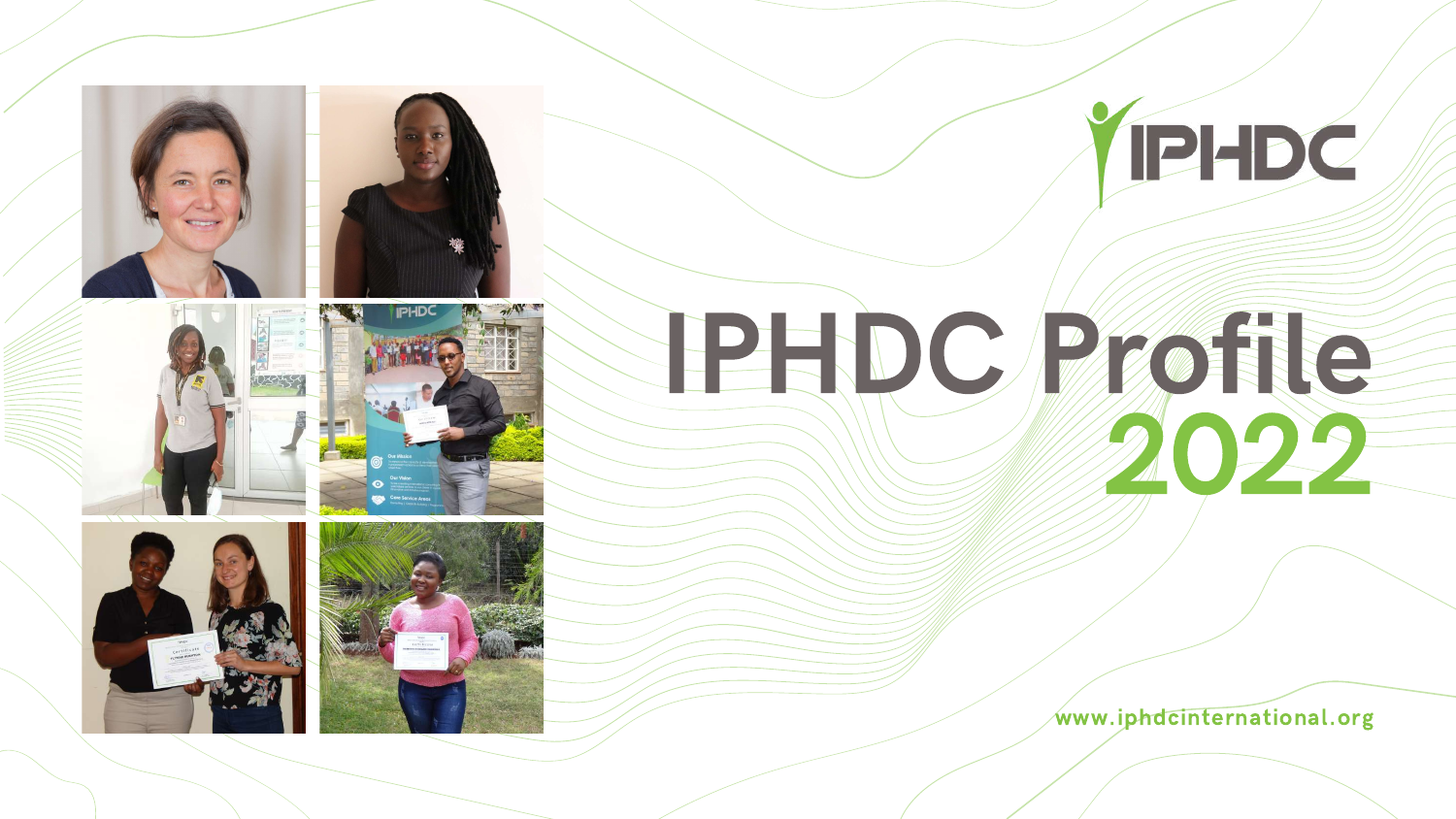## Presentation outline

Our vision Our mission Our core values Our culture Our statement of quality Our services areas Our strategic targets, 2020-2024 Our clientele Our team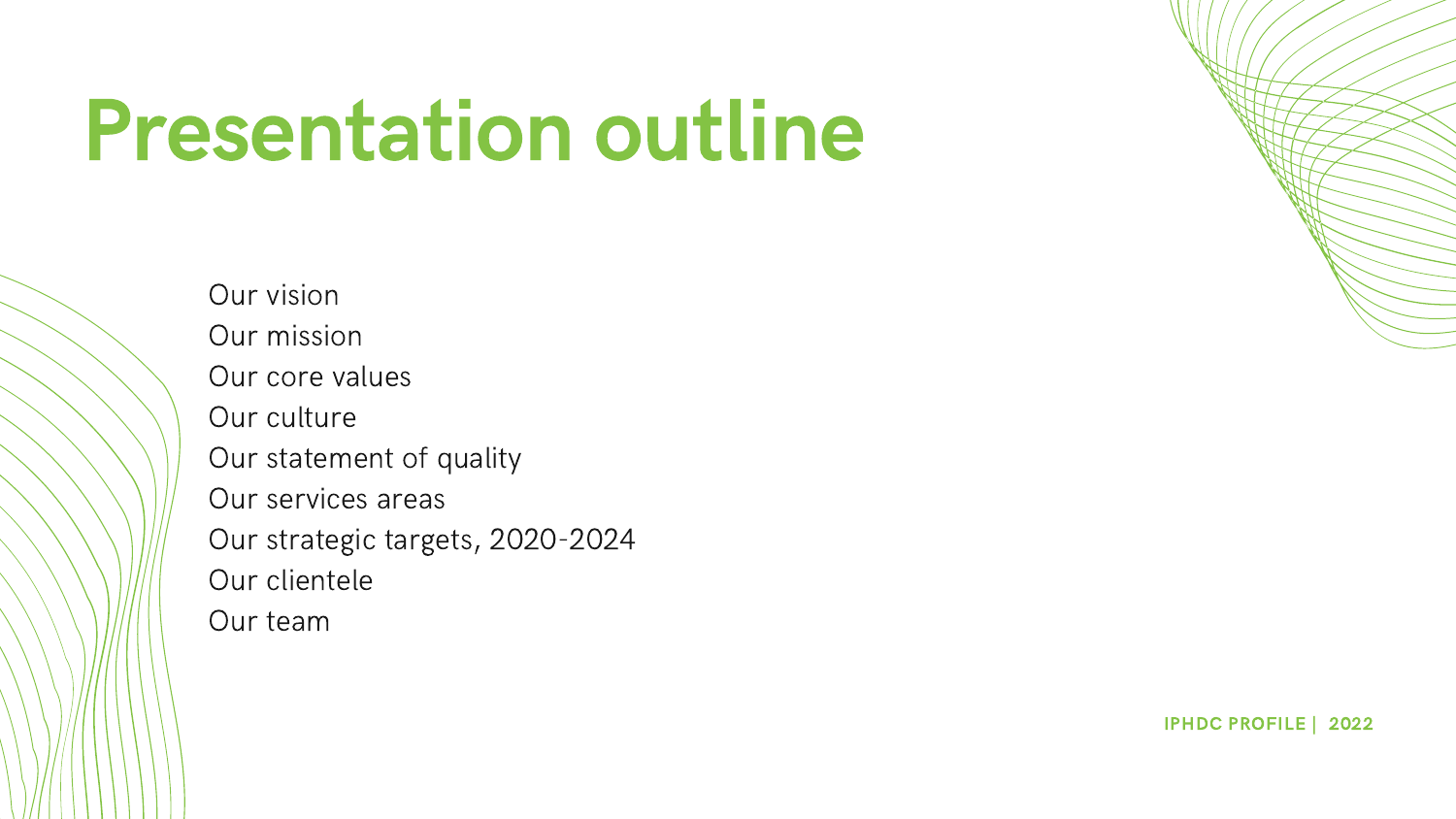## Our vision

A world with sufficiently skilled personnel implementing effective humanitarian response and sustainable development programmes.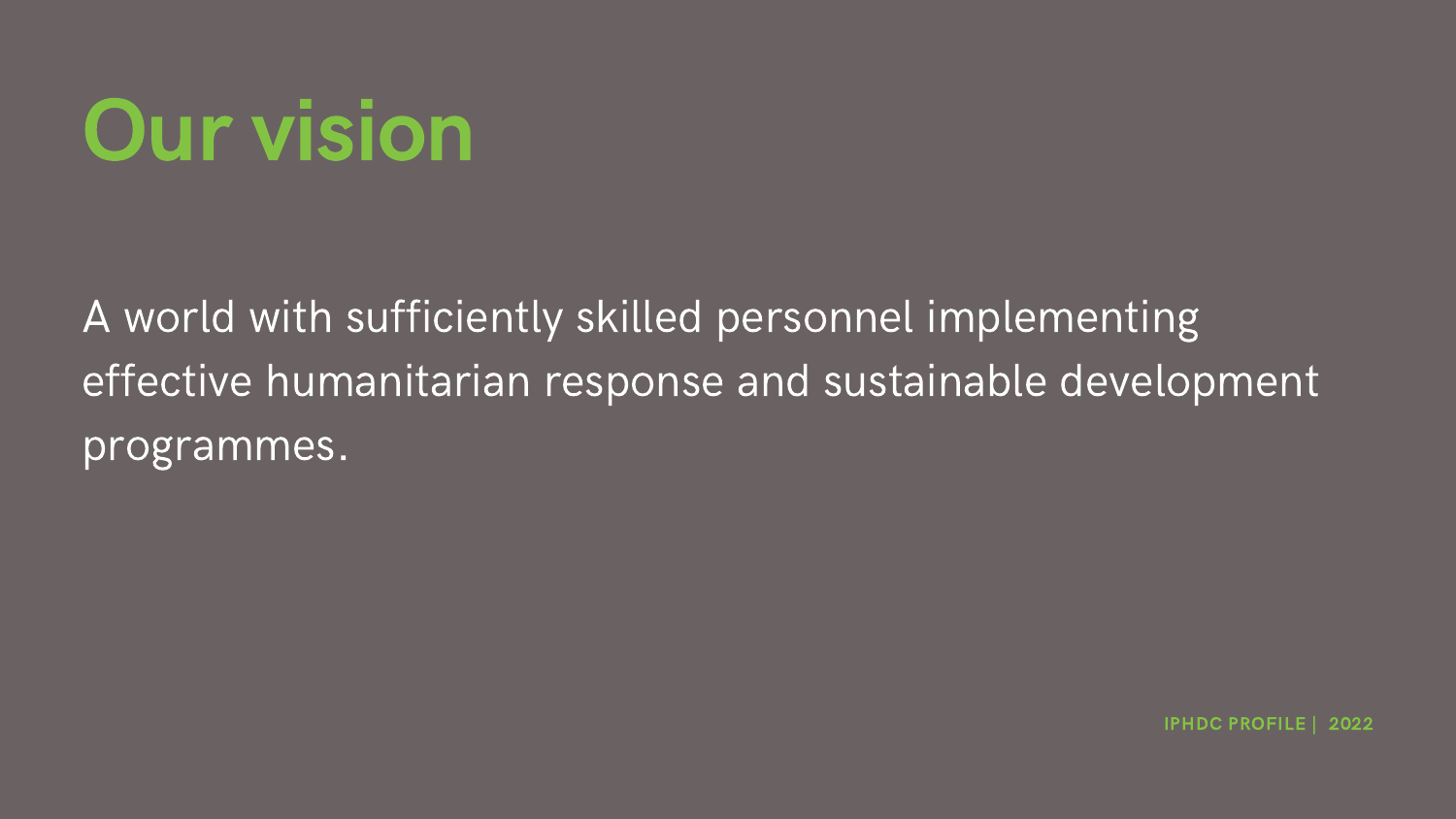## Our mission

IPHDC exists to enable development and humanitarian partners to enhance their performance in relation to their vision, mission, objectives and context.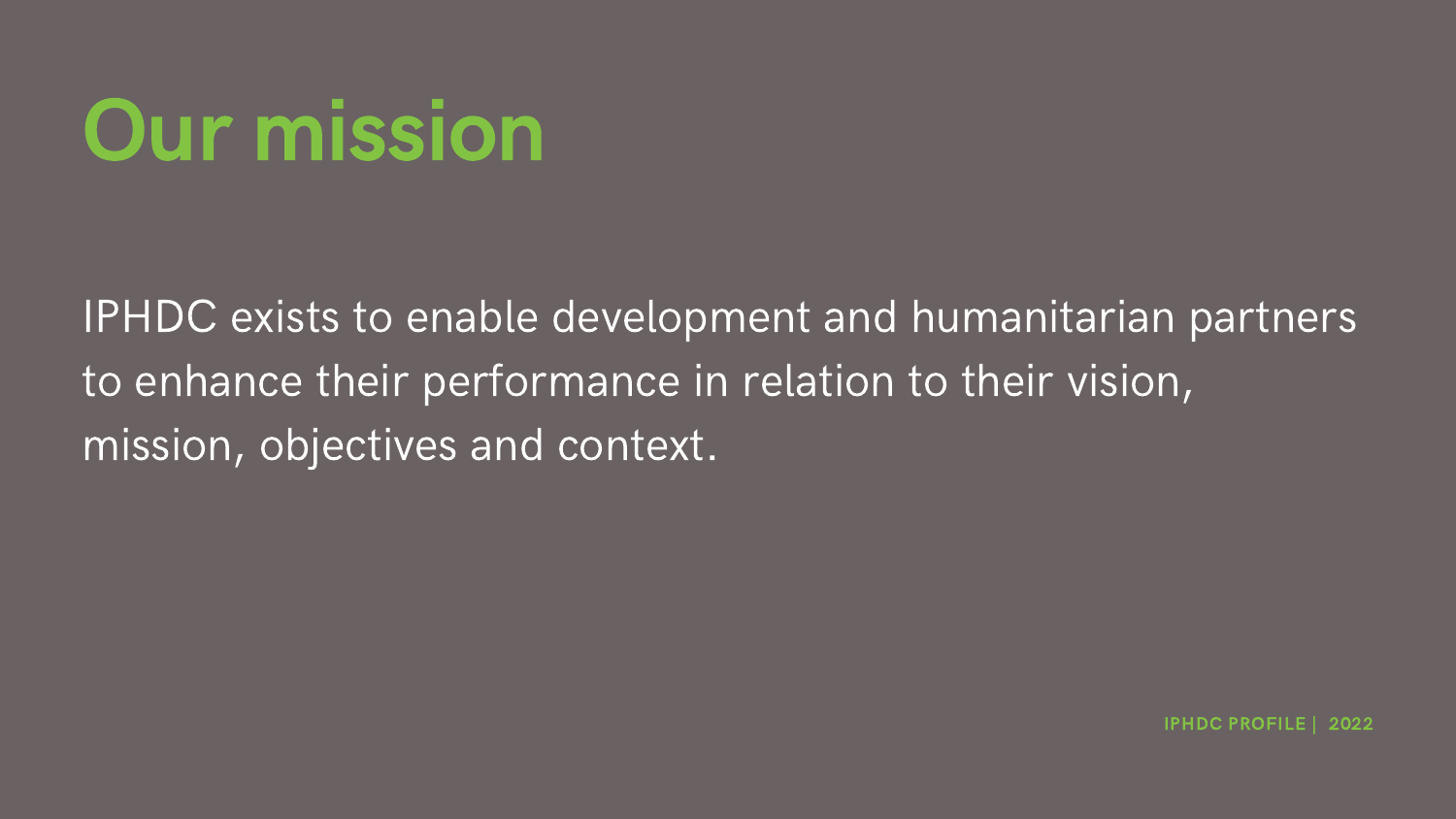### Our core values

Equity, social justice, honesty, inclusive participation, professionalism and accountability.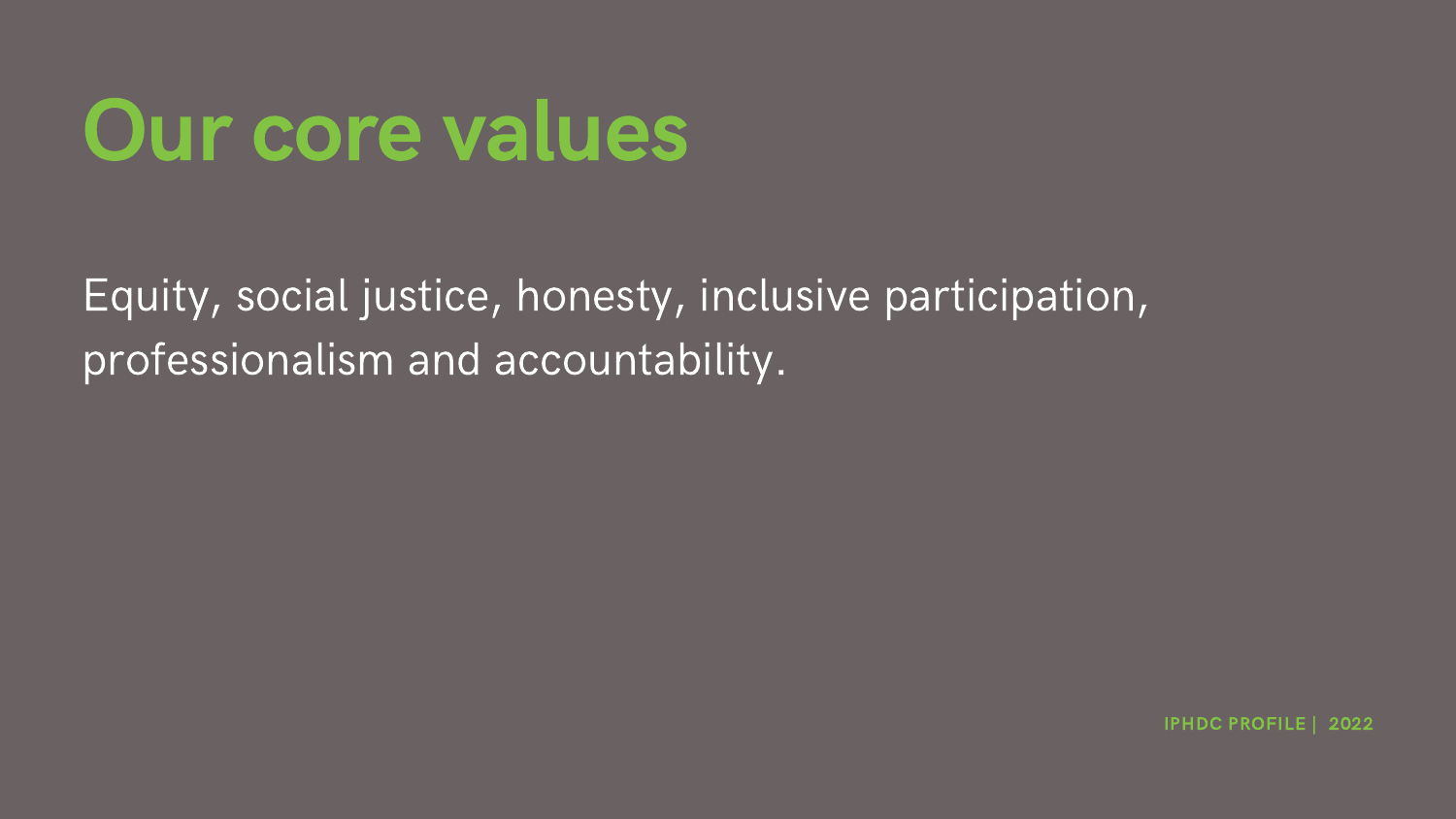## Our culture

IPHDC believes in Innovative, Demand-driven, Effective, Appropriate and Long-lasting (IDEAL) solutions to address development and emergency problems.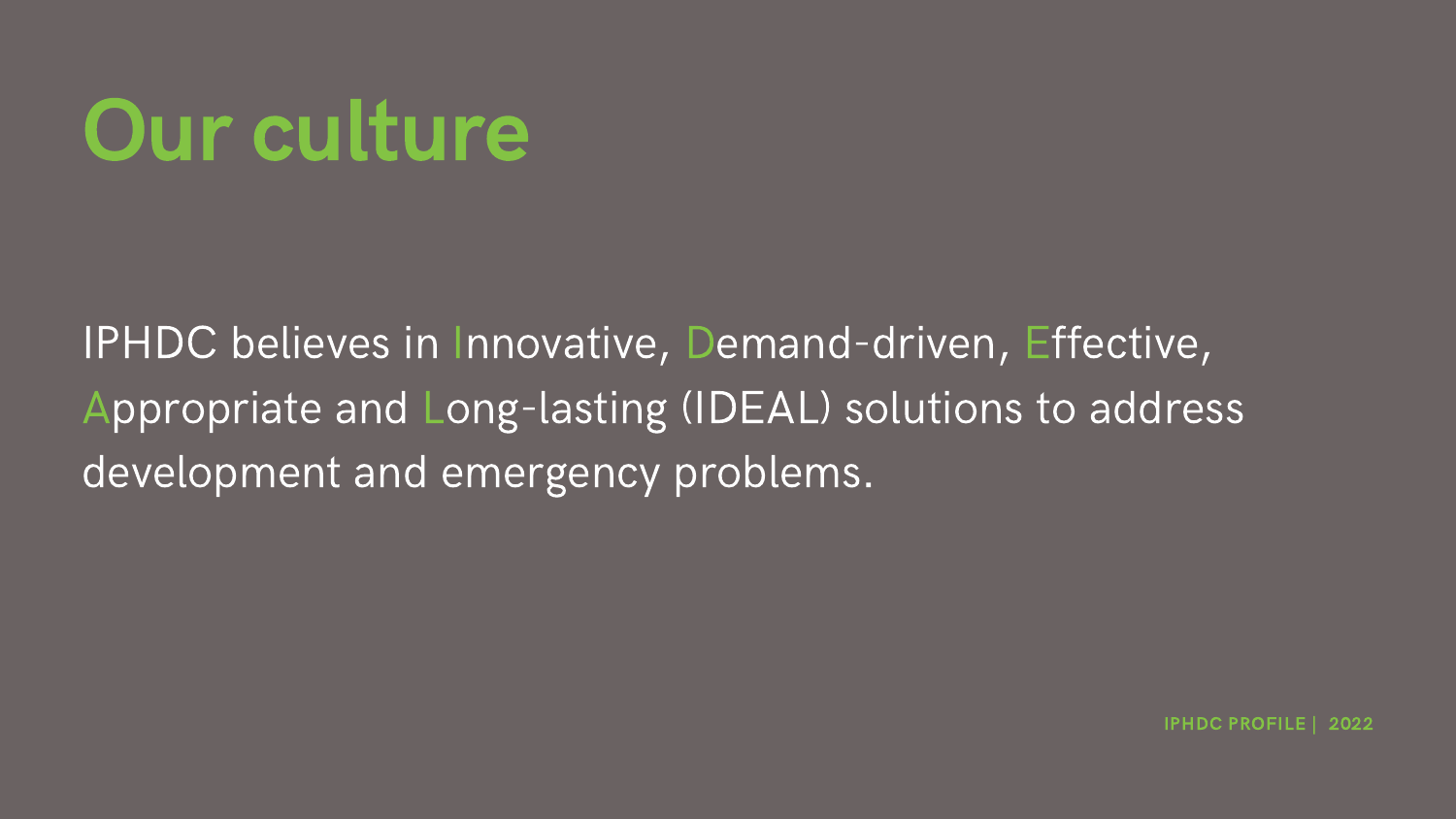## Our statement of quality

1. To ensure that our staff, processes and procedures adhere to the highest quality standards; 2. To ensure that we continuously improve our training and consultancy services by learning and benchmarking against internationally tested best practices.

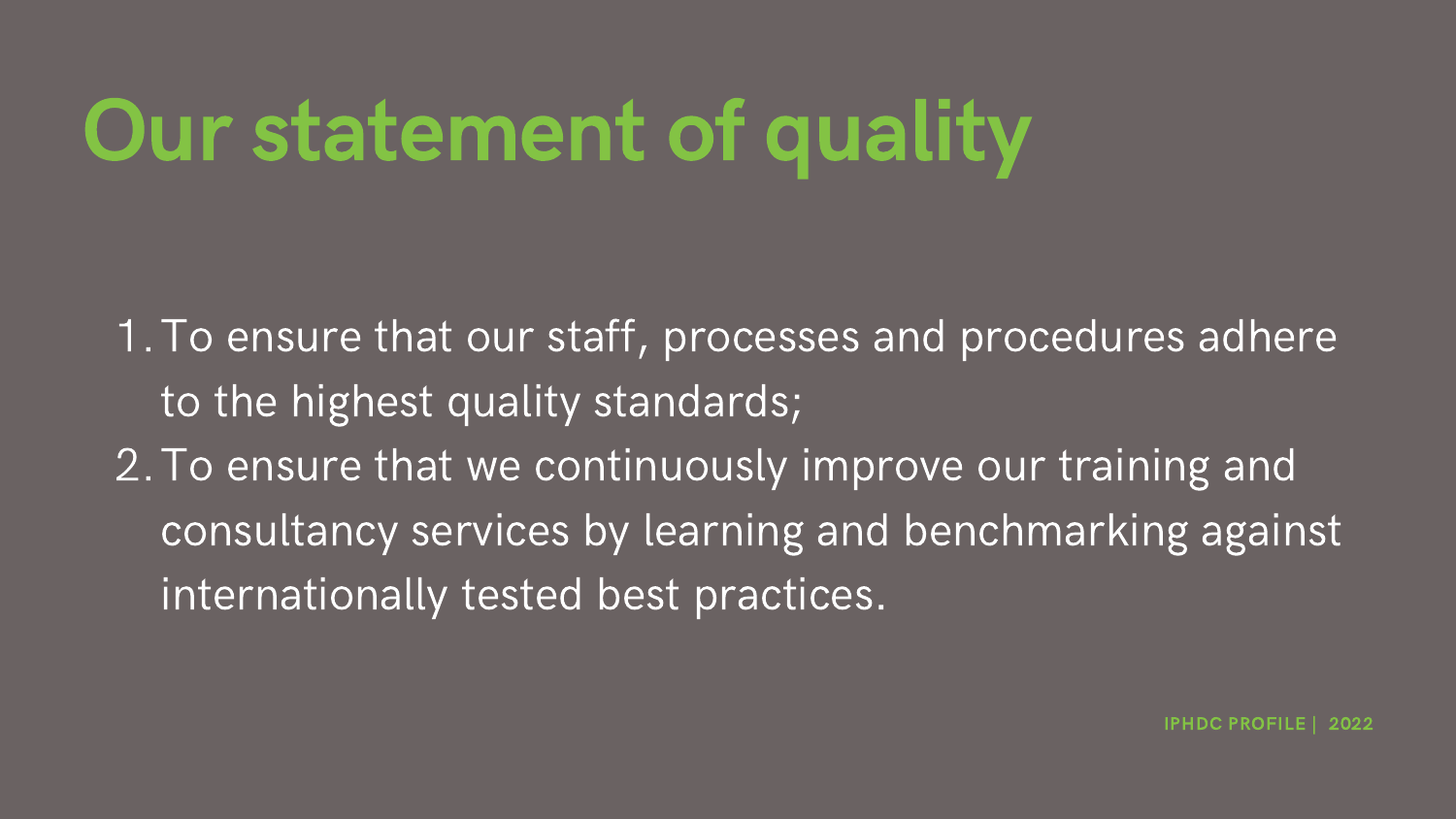## Our service areas

- Public Health Promotion,
- Program Management,
- Cross-cutting Issues.

Click [here](https://www.iphdcinternational.org/training-services/) to view our training page.

IPHDC offers capacity building solutions that meet global quality standards and address specific contexts to empower development and humanitarian actors. The courses offered at IPHDC are broadly categorized into three thematic areas: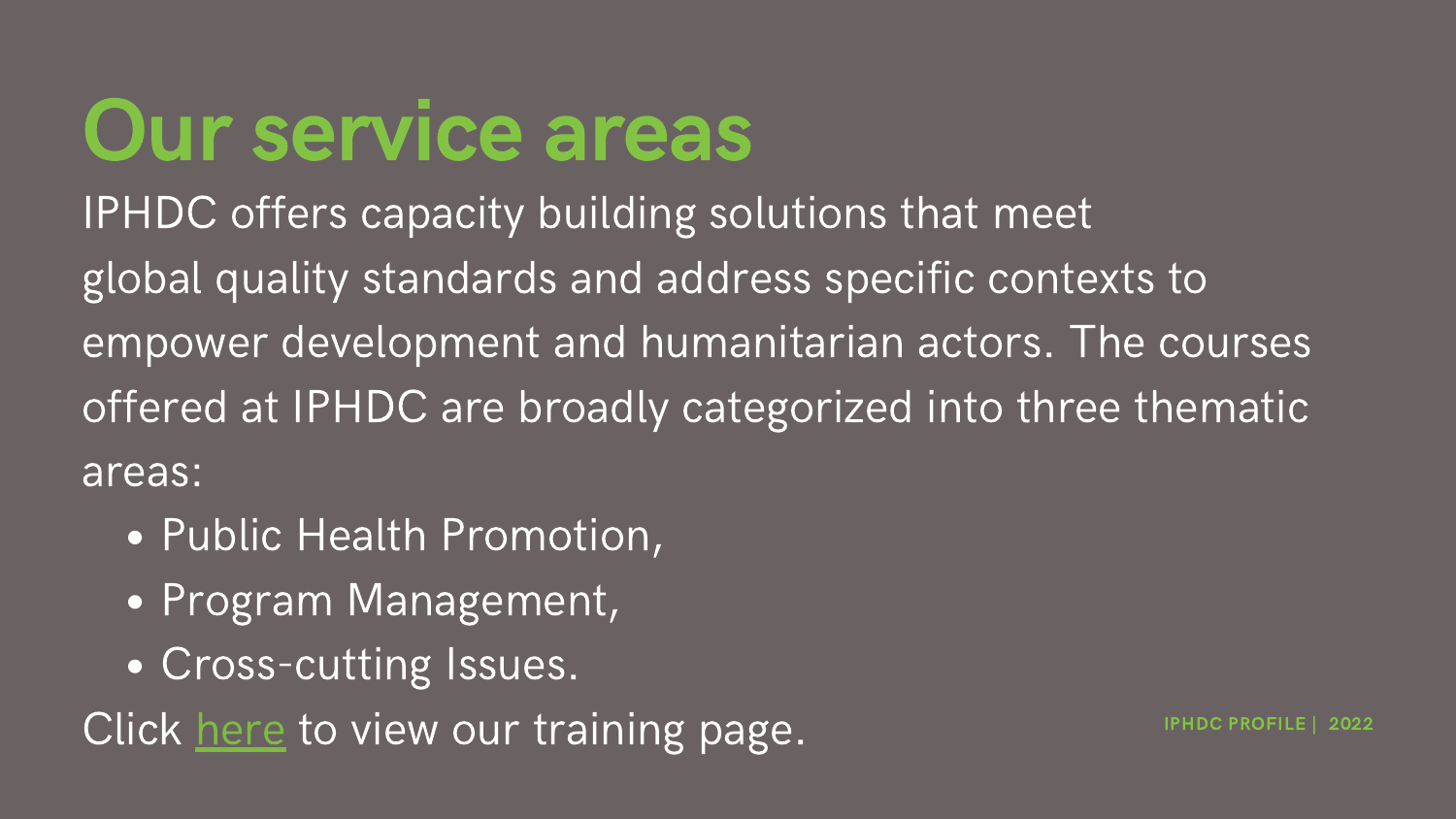# Our strategic targets, 2020-24

Target 1: Supported at least 500 organizations around the world, 70% of which will be national organizations, through provision of appropriate capacity building services to improve their work.

Target 2: Built the capacity of at least 10,000 individuals involved in development and humanitarian interventions, 80% of whom will be nationals of developing and disaster-affected countries.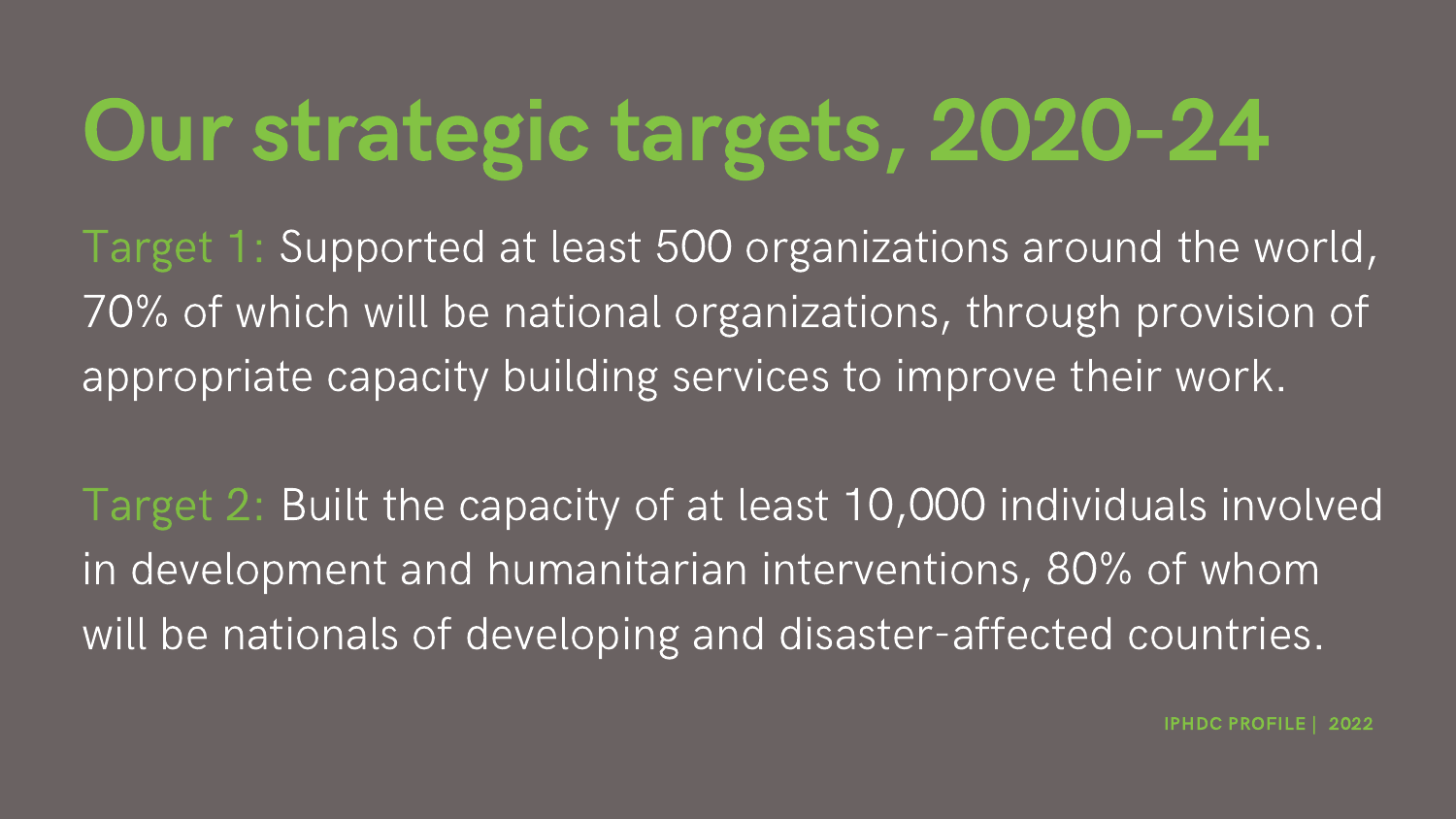# Our strategic targets, 2020-24

Target 3: Established and sustained strong working partnerships with humanitarian and development organizations together with key learning institutions.

Target 4: Established sustainable hubs in key geographical locations supporting local capacity building.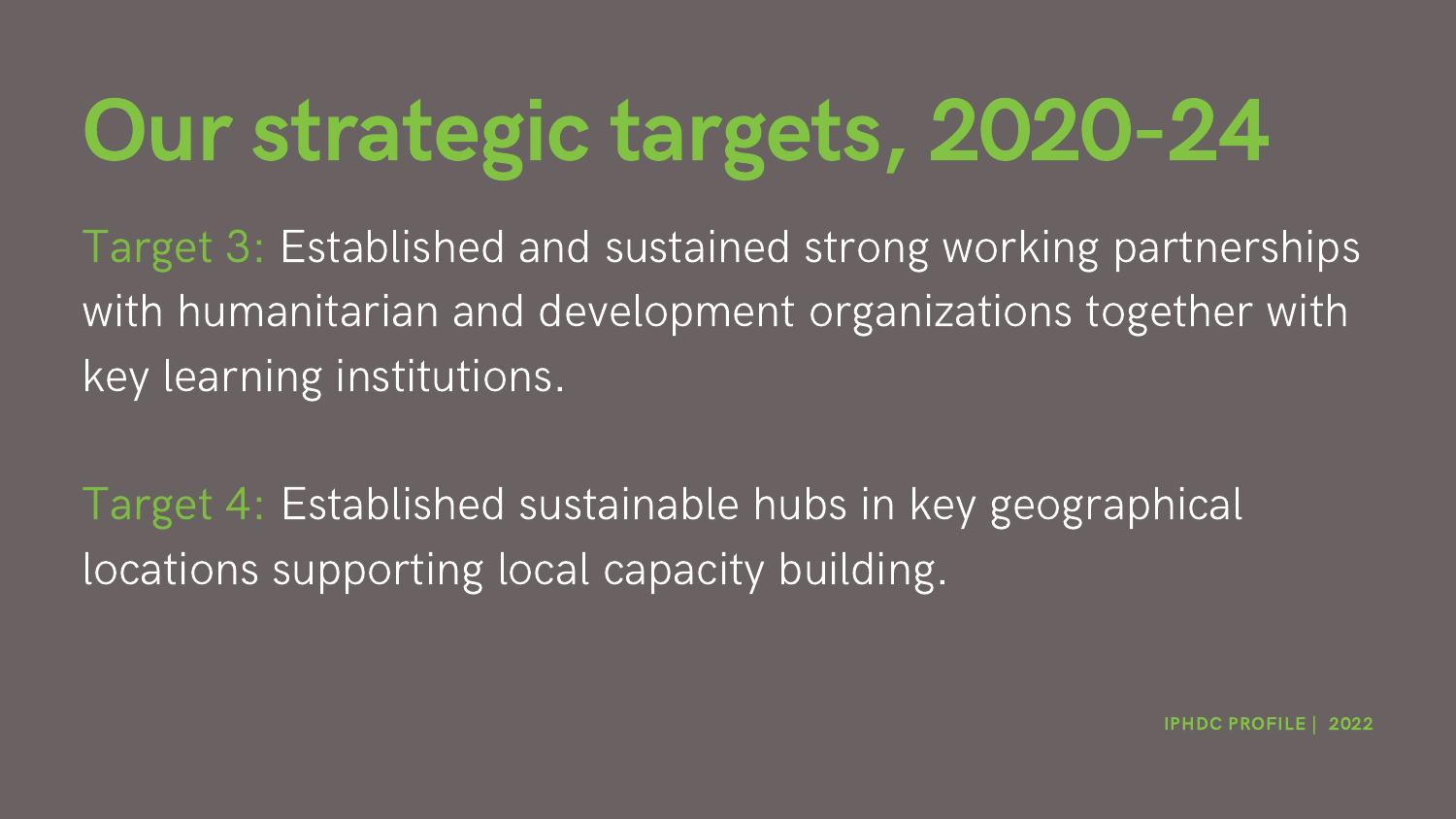# Our clientele











For a world without hunger







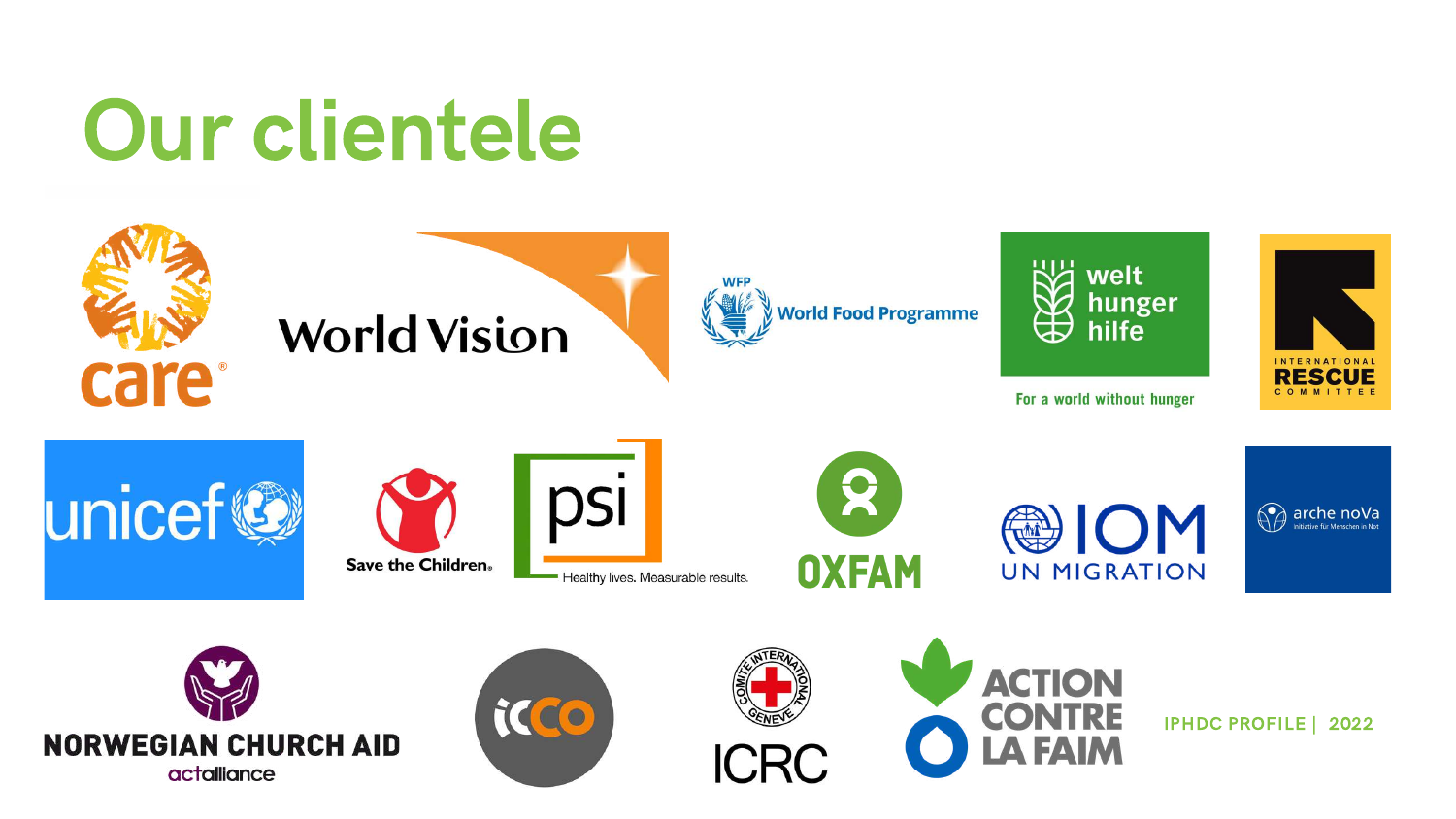I have gained a deeper understanding about the most important aspects that I should focus on in my work with different kinds of projects in Africa, Asia, and South America. The trainer was knowledgeable and very patient. He gave all the answers to my questions and gave practical examples based on his experience. Thank you for the wonderful training experience.





### Mag. (FH) Helga Prühlinger Missio Österreich, International Projects, Austria

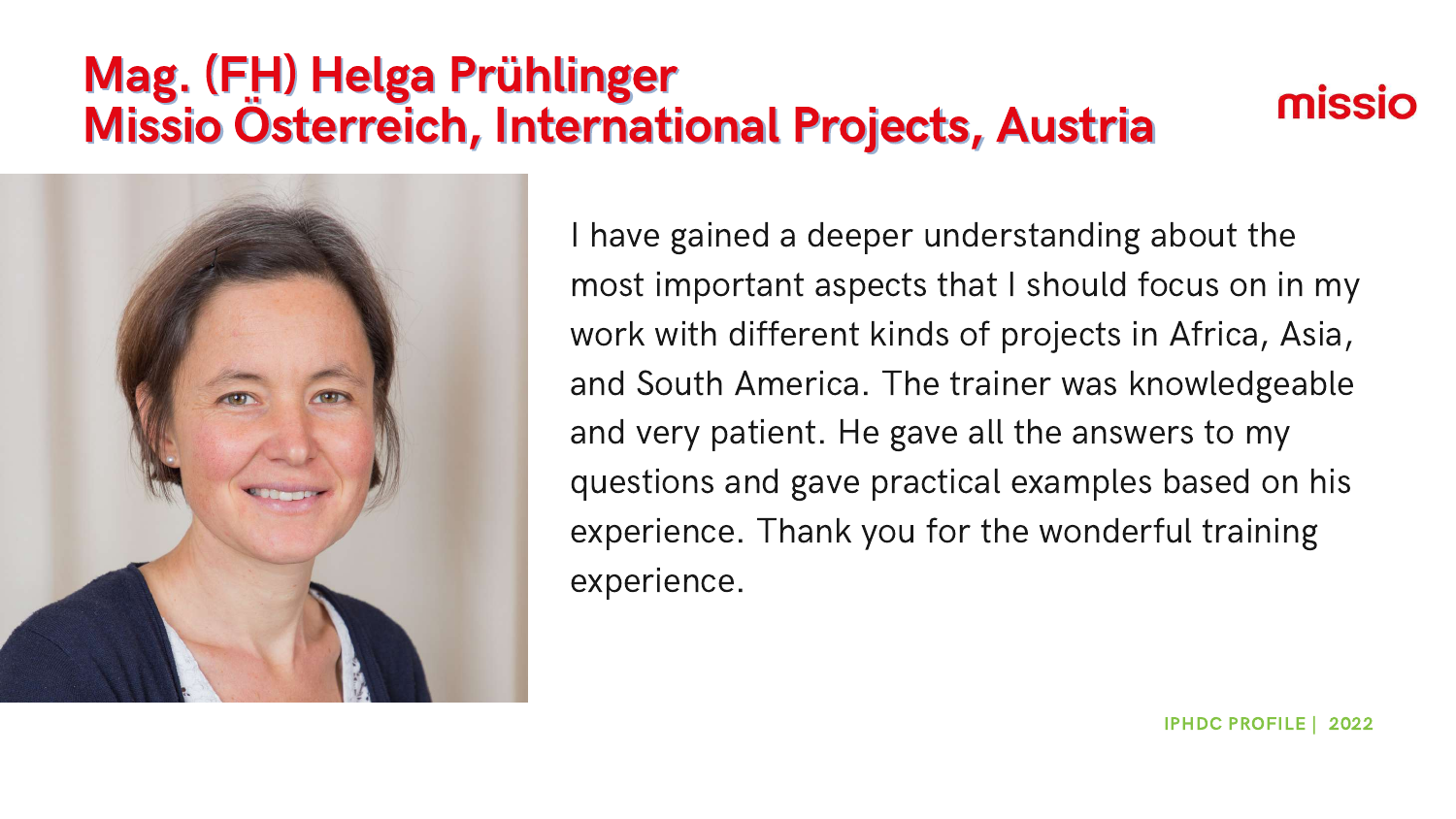The Programme/Project Monitoring & Evaluation for Accountability and Learning (PMEAL) course was very informative and structured well according to my expectations. It was very insightful and made absolute sense in terms of the principles and their application in my day to day work. I am thankful for having the opportunity to enroll for the course and I would highly recommend the PMEAL course to anyone that is interested in improving their skills on Monitoring and Evaluation.



### Seiba Serge M&E Technical Advisor, The Carter Center

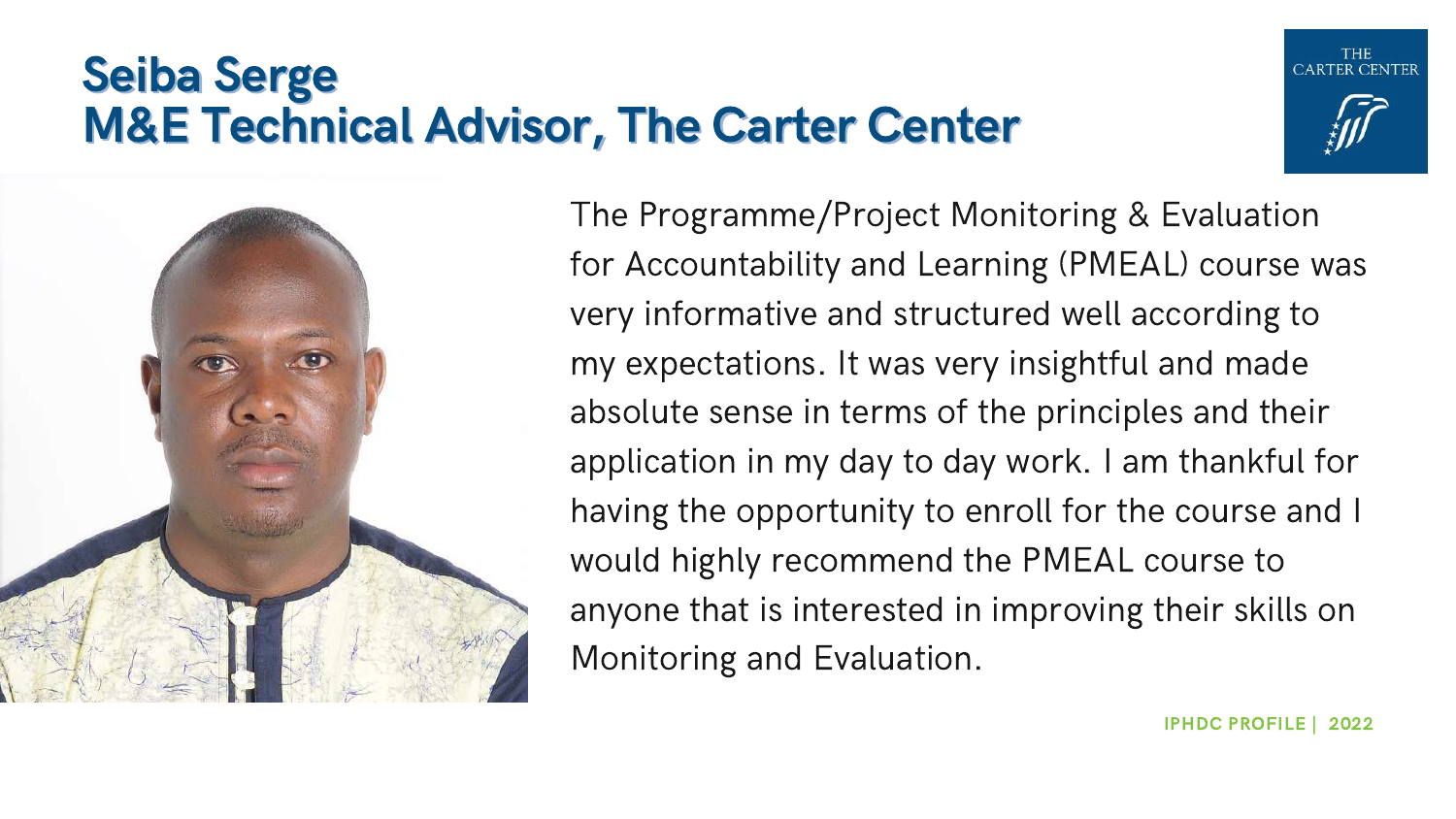This is a great course (PMEAL) and would highly recommend anyone working in the development sector to take it. I can say after taking this course I have developed new skills and knowledge that will be very useful in my work. The assignments were very relevant as they give the opportunity to apply the knowledge and skills gained.





### Mary Lopeyok Africa Enterprise Challenge Fund (AECF)

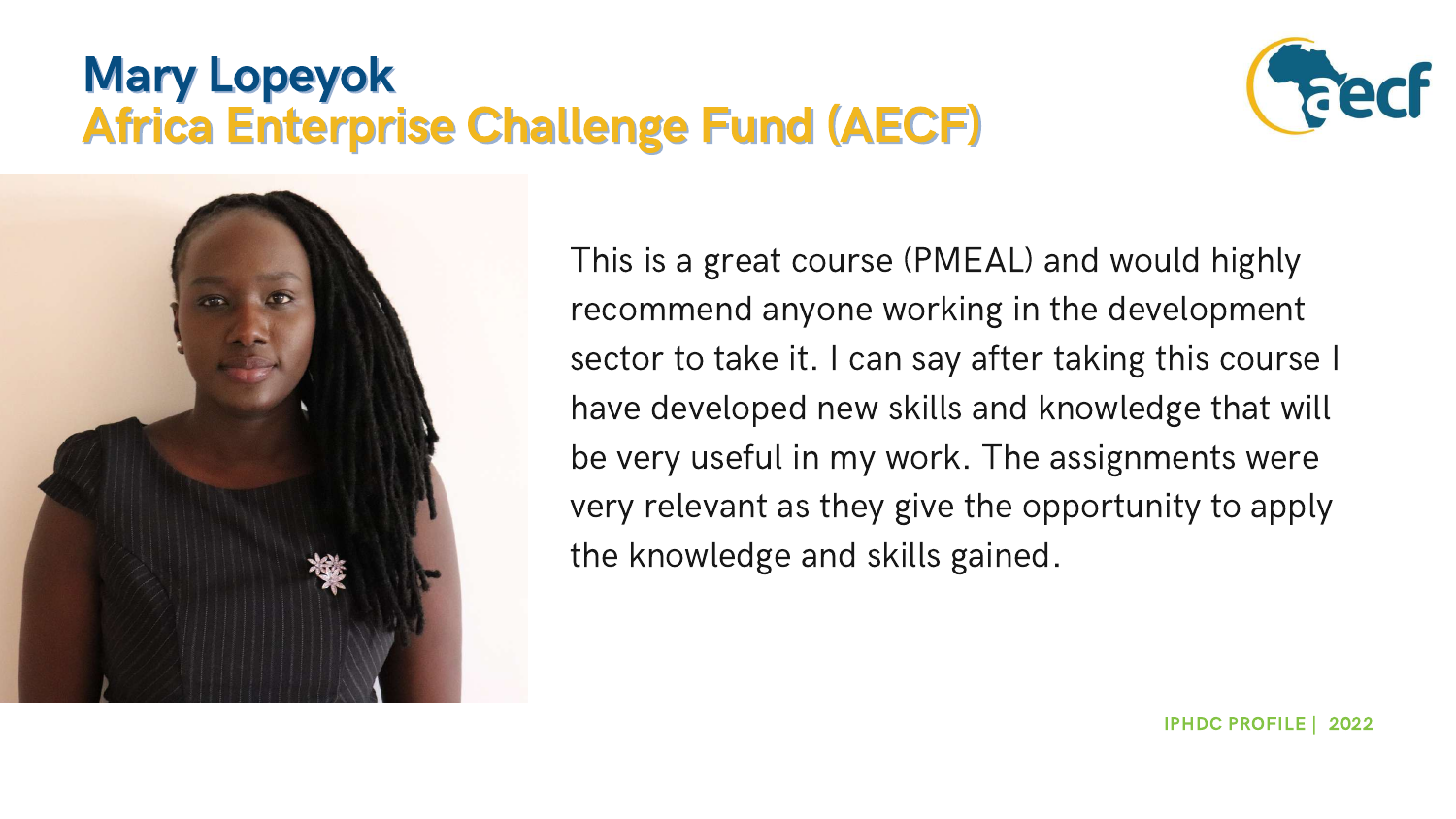## Our core team

### DICKSON OMOSA, MPH

Managing Director director@iphdcinternational.org

### VERA ONG'UTI, MA

Training Coordinator training@iphdcinternational.org

### JULIUS NYERERE, PHD

### Research Coordinator research@iphdcinternational.org